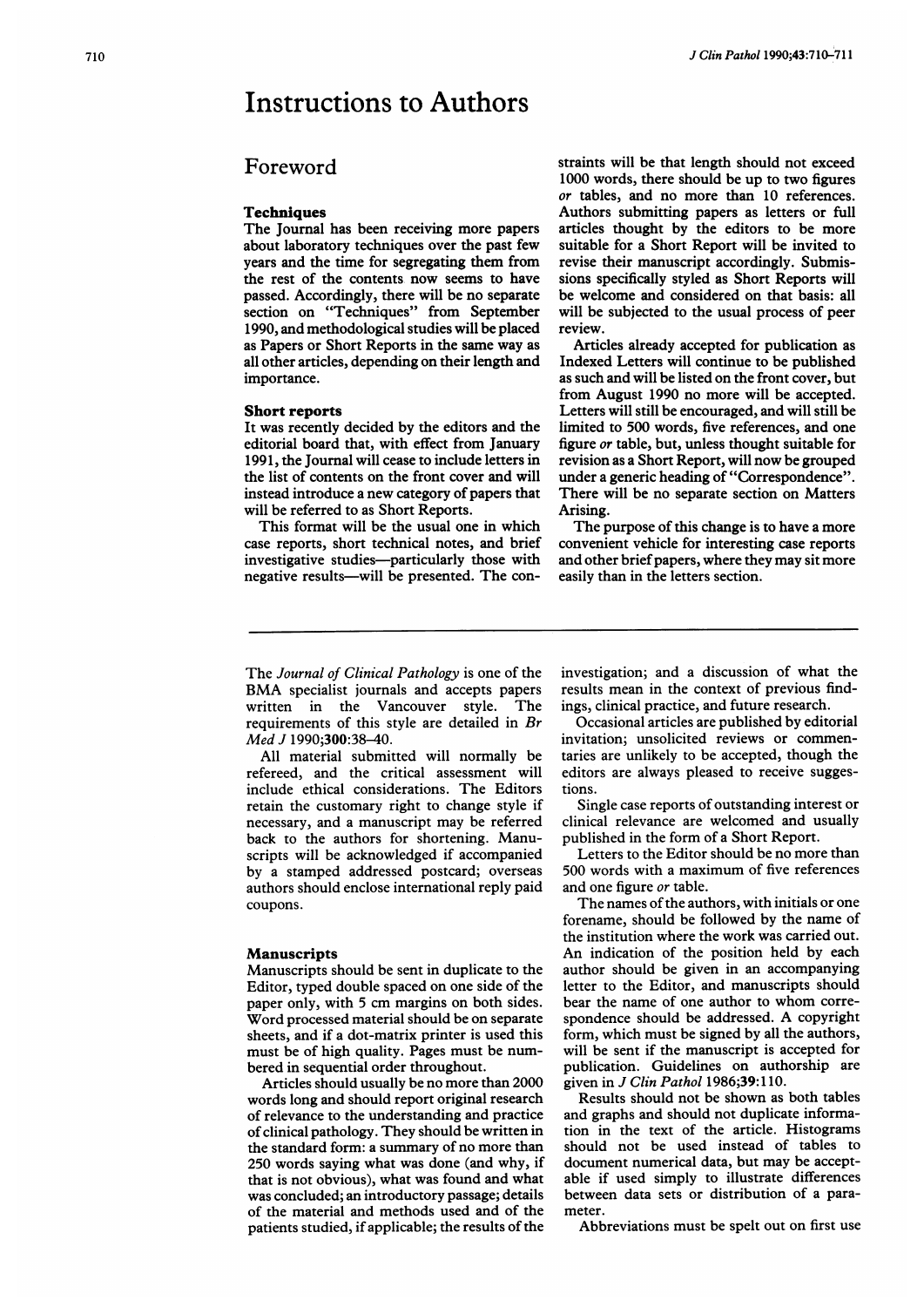or be accompanied by explanation in the text. The use of non-standard abbreviations and acronyms should be avoided. Symbols and abbreviations should be in the Vancouver style, and all measurements should be given in SI units.

#### Illustrations

Diagrams should be reproduced photographically. Arrows, letters, and other marks which are to appear on the face of a photomicrograph should be made on a photocopy; they will be added in the Journal style in the editorial office when the manuscript is accepted. Legends for illustrations should be typed with double spacing on a separate sheet. The staining technique used should be stated. Magnifications should be given for electron micrographs but not for light micrographs except in cases where this is important.

Photographs and photomicrographs should be on glossy paper for half tone reproduction. The printing process requires that prints are unmounted and unbacked, and of high quality, with full tonal scale. Illustrations that will not reproduce well will be returned and this may delay publication. Areas in which tissue does not appear ("background") should be as near white as possible. Insets should be provided separately.

Colour reproduction of figures is encouraged and is subsidised by the Journal. Advice on costs to authors and type of material to be submitted for colour work should be sought from the Editorial Office.

The top of the figure should be marked and the name of the first author and the figure number should be written on the back of the illustration using an adhesive label or very soft crayon; ball point and felt tip pens must not be used. Prints should be  $6.4$ , 10, or 13.3 cm wide or, in exceptional circumstances, 16 8 cm wide to span the entire page width. Only salient features should be included to preserve detail. The Journal has no facilities for photographic enlargement or reduction, and reserves the right to crop illustrations where necessary.

### Description of laboratory methods

When <sup>a</sup> manufacturer's method is used in <sup>a</sup> study with a particular item of equipment or kit of reagents, the source of this method and reference to the scientific literature on which it was based should be given. Authors might consider it courteous to inform manufacturers that an article assessing their product has been submitted for publication.

For quantitative methods, information on the sensitivity, precision, and accuracy in the hands of the authors should always be provided. When <sup>a</sup> well recognised method is used, these requirements could be met simply by providing the references to the methodology and discussing the performance in a recognised current quality assurance scheme. Modifications to a method that have not been previously published should be detailed in the text and supported by evidence of their efficacy.

It is useful to indicate, either from personal

observations or by reference, the working range of an assay and the normal reference range when it is used on samples from human beings. When information is expressed as Mean  $\pm 2SD$ , the distribution of the range (normal, skew, or logarithmic) should be stated.

# References

References should be double spaced and numbered in the order in which they are first mentioned in the text. Identify references in the text by arabic numerals in parentheses or superscript. The sequence for numbering references cited only in tables or legends to figures is determined by the first identification in the text of the particular table or illustration. At the end of the article the numbered list of references should include the names and initials of all authors (unless there are more than six when only the first three should be given, followed by *et al*); the title of the article, which should be abbreviated in the style of Index Medicus: the year of publication; the volume number; and the first and last pages of the reference. Titles of books should be followed by the edition, the place of publication, the publisher, and the year of publication, and the page numbers of the chapter cited.

Manuscripts accepted but not yet published may be cited, followed by (in press), but "unpublished observations" and "personal communications" should not be used in the list of references. Similarly, abstracts presented at symposia should not be referenced unless they have been published. It is the responsibility of the authors to check the accuracy of the references; they should be verified against the original documents or photocopies of them before submitting the article.

#### Journal reference:

1 Fletcher CDM, McKee PH. Sarcomas—a clinicopatho-<br>logical guide with particular reference to cutaneous mani-<br>festations. 1. Dermatofbrosarcoma protuberans, malig-<br>nant fibrous histocytoma and the epithelial sarcoma of<br>Enz

Book reference:

2 Washington JA. Conventional approaches to blood culture.<br>In: Washington JA, ed. The detection of septicaemia. West<br>Palm Beach, Florida: CRC Press, 1978:41–87.

#### **Proofs**

After acceptance for publication the article will be subedited into house style and prepared for press. Page proofs will be sent to the correspondence author and should be carefully checked. Proof corrections should be kept to a minimum, should conform to the conventions given in Whitaker's Almanack, and should be typed on a separate sheet of paper for clarity; changes made to the text at proof stage are expensive, and if extensive, the authors may have to bear the cost of correction.

# Reprints

Reprints may be ordered when the proof is returned. The charge quoted is on the understanding that reprints will be for the authors' use: prices for large numbers of reprints will be given on request. There are no reprints of book reviews and correspondence.